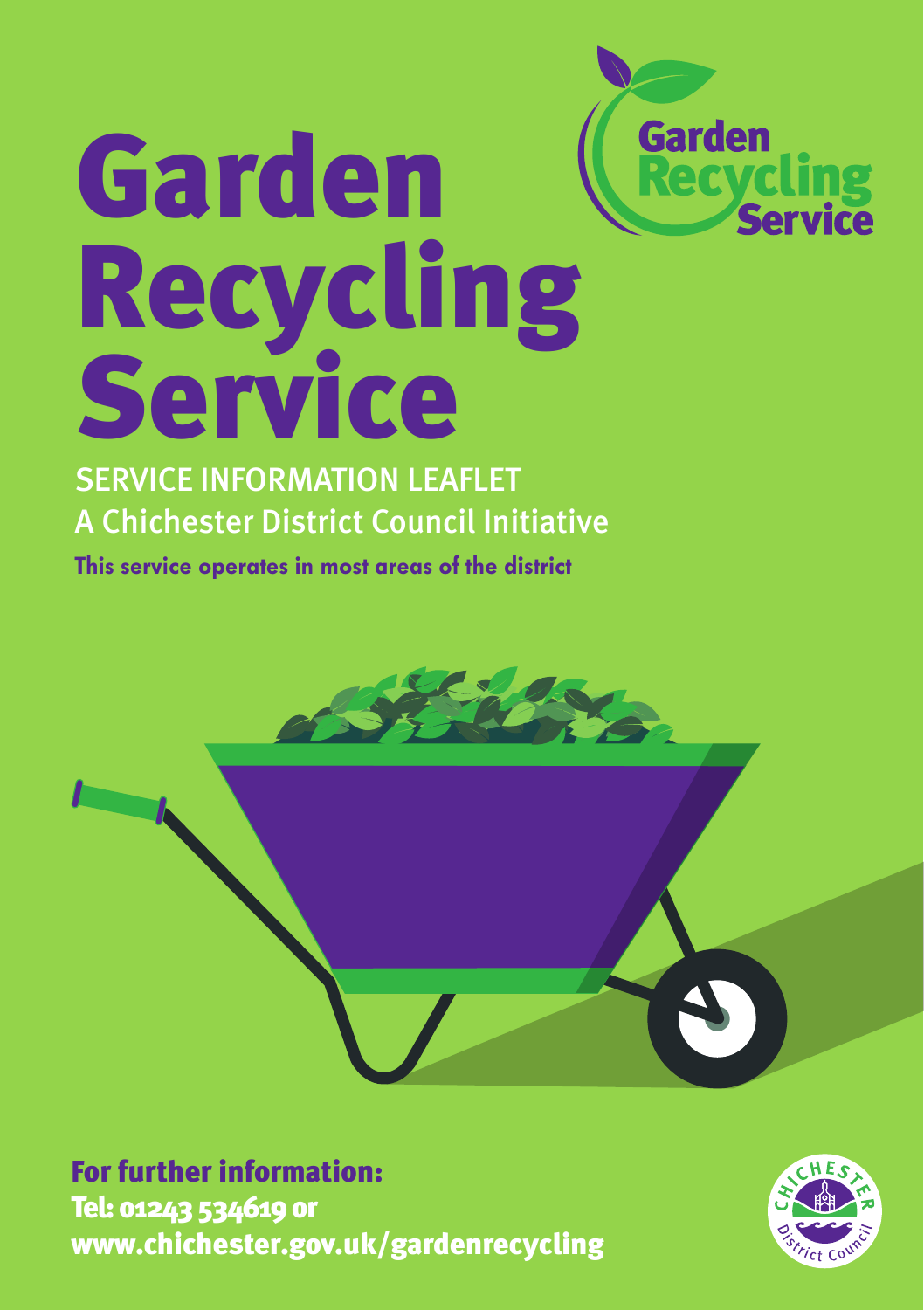## How the service will work . . .

Your new green bin is for garden cuttings only. The garden recycling service is chargeable and is renewed annually.

### Do's

- Place your bin OUTSIDE your property boundary by 7.00am on the day of collection. Collection times will vary throughout the year. Your bin must be visible from the road.
- Place your garden cuttings loose in the bin. **DO NOT** use plastic bags or sacks as they cannot be composted.
- After Christmas real Christmas trees, free of all decorations, will be collected on your first collection day

# Getting it right . . .

following Christmas provided it fits within the dimensions of the wheeled bin (s) with the lid closed. Larger trees will be collected providing they have been cut up into small pieces and placed in the wheeled bin otherwise it will not be collected.

#### Don'ts

- It is important to avoid materials that may contaminate and interfere with the composting process. Please see the Yes/No list of materials.
- Where a bin contains the wrong materials it will not be emptied by the collection crew.

## $\checkmark$  Yes please  $\checkmark$   $\times$  No thanks

- Grass cuttings
- Weeds
- Leaves
- Hedge cuttings
- Tree & Shrub cuttings
- Plants and Flowers

## $\times$  No thanks

- Wood/Branches (exceeding 100mm/4" or bigger than your wrist)
- Japanese Knotweed
- Himalayan Balsam
- Soil/Concrete/Stones/Rubble
- Fruit and vegetable peelings
- Food waste/General waste
- Animal waste/cat litter
- Plastic bags or Flower pots
- Ash

If your bin contains the wrong materials it will not be emptied by the collection crew.

#### The green wheeled bins remain the property of Chichester District Council.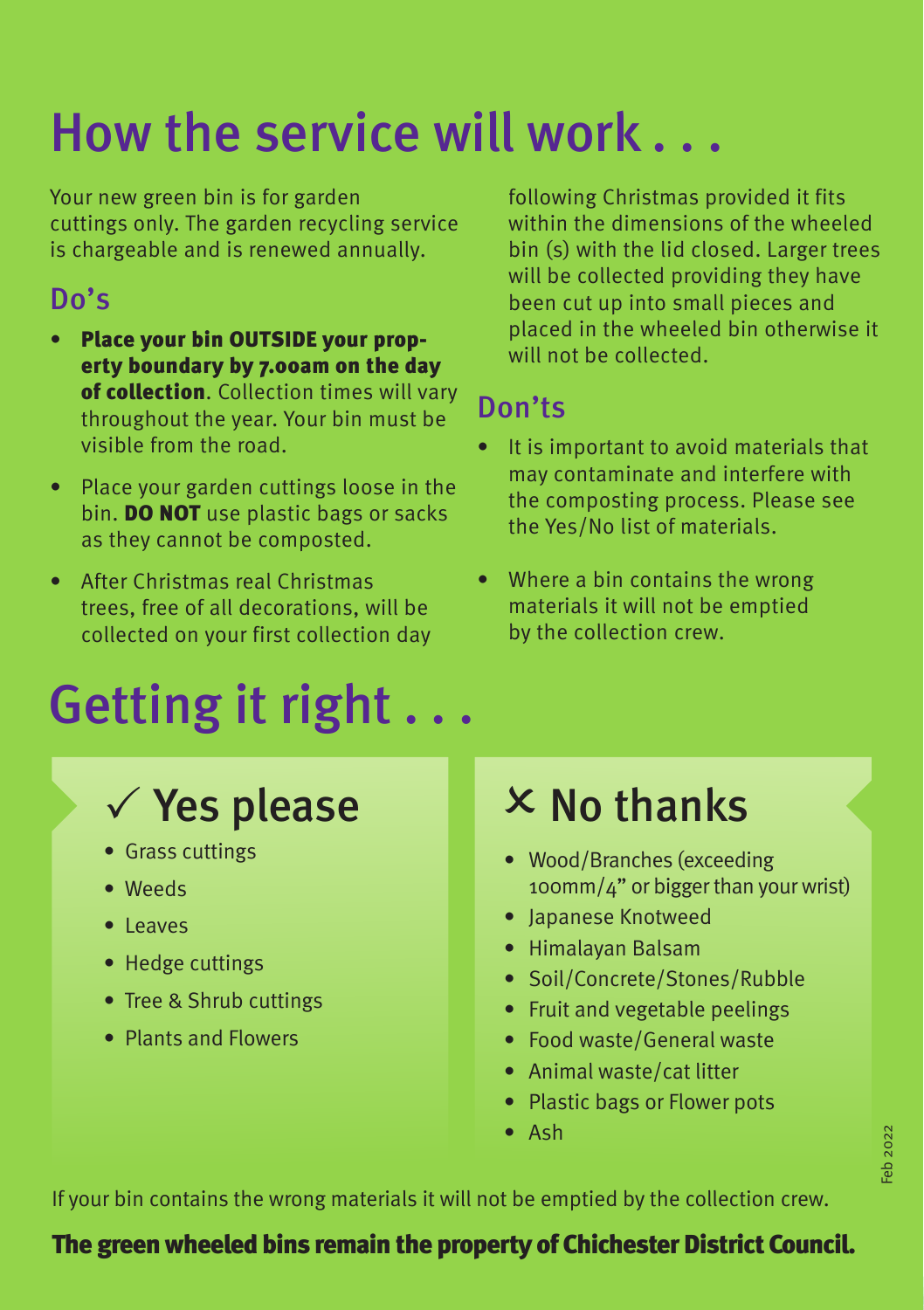# Other key information . . .

In addition to the annual service charge an additional £10 charge may apply for each of the following:

- The special emptying of a green bin with unwanted materials at the same time as the general waste black bin service.
- The special collection of a missed bin where the bin was not placed at the correct collection point at the time of collection.
- For bin swaps where a change in bin size is requested. This will apply in addition to any change in service charge.
- For the re-delivery of a bin which has been removed by Council staff due to late renewal payment.

The Garden Recycling Service will be suspended over Christmas and New Year – please check the collection dates by visiting www.chichester.gov.uk

If you move home within Chichester District during the year you can transfer the bin and service to your new home if the service is operated in that area.

#### Please notify us of any proposed change of address.